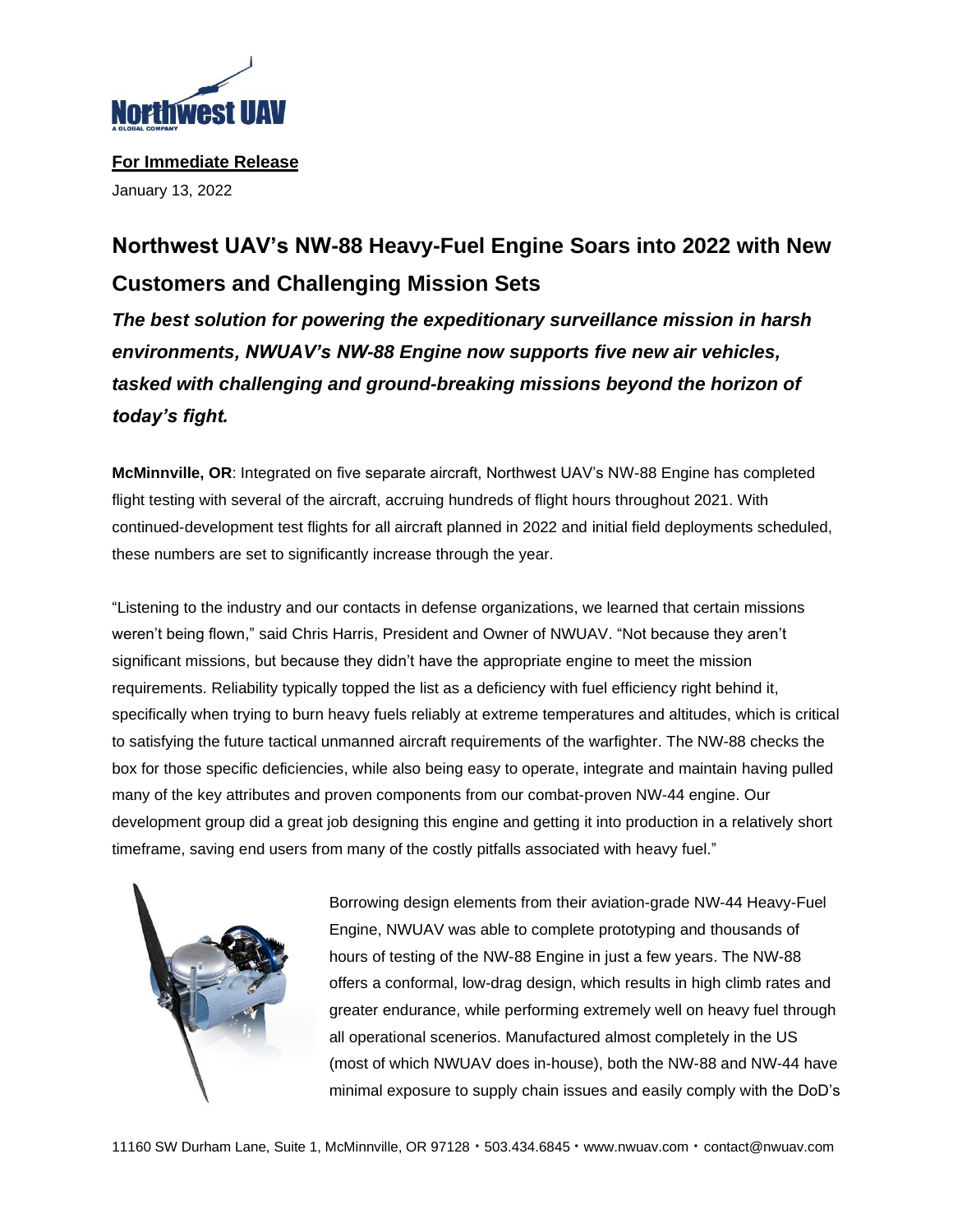

"Buy America Act." Easily configured to fit existing aircraft, the NW-88 supports fixed wing aircraft in the 75-150 lb range that require the use of heavy fuel and a modular power system that is ready to deploy with minimal modification, if any, reducing integration costs to the end user.

"Having an aviation-grade, ready-to-deploy system that is easily configured for their application, and an experienced engineering team to assist with integration has delivered unprecedented timelines to get our customers out into the field and serving end users at scale," Jeff Ratcliffe said, NWUAV's Senior Director of Business Development and Technology Transfer. "That's important because these aircraft have the potential to change how so many current missions are accomplished and it opens the doors to new mission sets where requirements have gone unmet. Our customers and their end users have seen the potential of this size of aircraft for a while, and now the NW-88 Engine has helped make it a reality. The promise of unmanned systems is the ability to optimize a vehicle precisely for the mission and that's ultimately what we're enabling at Northwest UAV – we're engineering the future of UAV propulsion to make it easier for the UAV industry to adapt, innovate, and grow."

In 2021, the NW-88 gained interim flight clearance from NAVAIR and executed multiple test flights and operational demonstrations, including ISR and delivery applications with multiple platforms. The upcoming year is expected to set a high-water mark for the NW-88 Engine, with continued endurance testing, test flights, and global field operations for multiple customers.

While the NW-88 Engine soars into production, Northwest UAV continues to watch the ongoing UAV missions that US DoD and our allies are performing, as well as the competitions and technical demonstrations that are informing future decisions. As an American company, Northwest UAV is hyperfocused on supporting America's national defense initiatives and investing in technology that helps their customers and end-users put additional distance between them and the emerging threats in the world.

That eye on the future has spurred Northwest UAV's current R&D project on their largest heavy-fuel engine yet: The NW-230. Expected to provide 16-19 hp (rpm/propeller dependent) and 1,500 watts of electrical power at flight idle, the NW-230 Heavy-Fuel Engine is under development and will begin initial testing later this year. Look for it at AUVSI XPONTENTIAL 2022 in Orlando, FL at the Northwest UAV Booth 1629.

## **About Northwest UAV**

America's trusted leader in American-made UAV propulsion and integrated solutions, NWUAV continues to engineer the future of unmanned power systems. Through innovation, NWUAV delivers unmatched capabilities to address modern challenges and navigate the toughest environments. For over 15 years our experienced team has equipped customers with reliable, cost-effective propulsion solutions – propelling systems to new